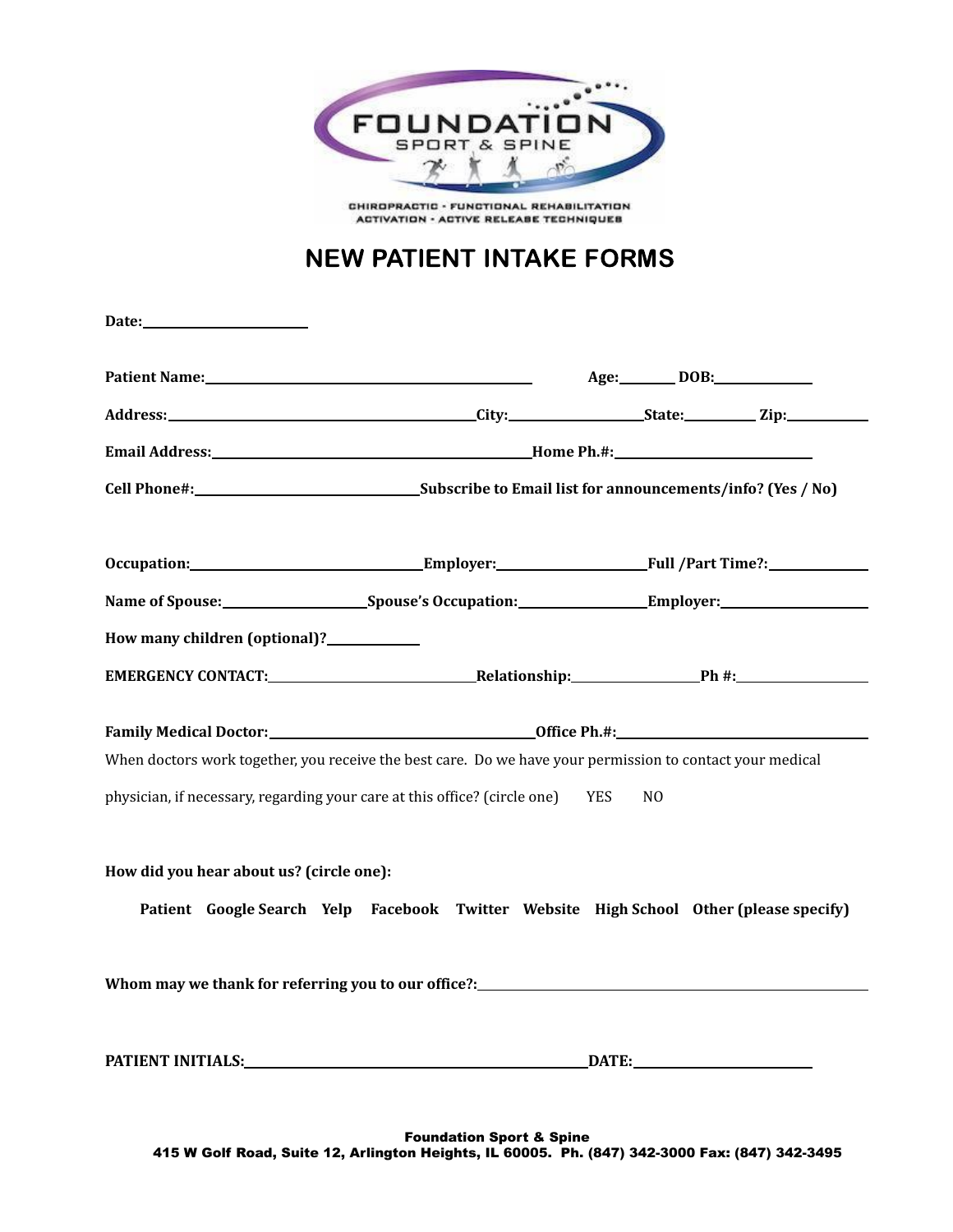# Foundation Sport & Spine Patient History Form (1 of 2)

#### **History of Present Illness:**

| Due to (circle): Sport Work Auto Other Due to (comparently point and Other Due to (circle): Sport Work Auto Other                                                                                                              |  |
|--------------------------------------------------------------------------------------------------------------------------------------------------------------------------------------------------------------------------------|--|
|                                                                                                                                                                                                                                |  |
|                                                                                                                                                                                                                                |  |
| Please Describe: https://www.archive.com/watch?users/and/watch?users/and/watch?users/and/watch?users/and/watch?users/and/watch?users/and/watch?users/and/watch?users/and/watch?users/and/watch?users/and/watch?users/and/watch |  |
|                                                                                                                                                                                                                                |  |
|                                                                                                                                                                                                                                |  |

#### **Past Medical History:**

**Please check if you now, or ever, have experienced the following (H-history of, P-presently having)**

\_\_\_\_Heart Disease \_\_\_\_Gallbladder Disease \_\_\_\_High Cholesterol/Triglycerides \_\_\_\_Colon Polyps **Genitourinary** \_\_\_\_High/Low Blood Pressure \_\_\_\_Hemorrhoids \_\_\_\_Urinary Infection \_\_\_\_Stroke \_\_\_\_Poor Appetite \_\_\_\_Kidney stones/disease \_\_\_\_Rheumatic Fever \_\_\_\_Abdominal Pain \_\_\_\_Sexual difficulties \_\_\_\_Chest Pain \_\_\_\_Black or bloody stool \_\_\_\_Frequent urination \_\_\_\_Irregular/Rapid Heartbeat \_\_\_\_Frequent bloating or gas \_\_\_\_Painful urination \_\_\_\_Fainting/Lightheadedness \_\_\_\_Frequent nausea or vomiting \_\_\_\_Bloody/discolored urine \_\_\_\_Ankle Swelling \_\_\_\_Frequent diarrhea or constipation\_\_\_\_Incontinence \_\_\_\_Varicose Veins \_\_\_\_Difficult Swallowing \_\_\_\_STD/STI \_\_\_\_Other: \_\_\_\_Other: \_\_\_\_Other:

| Asthma               | ____Epilepsy/Seizures | Glaucoma             |
|----------------------|-----------------------|----------------------|
| <b>COPD</b>          | Headaches             | Poor Vision          |
| __Tuberculosis (TB)  | Weakness              | $\equiv$ Pain in eye |
| Pneumonia            | ___Numbness/tingling  | Deafness             |
| Difficulty Breathing | <b>Dizziness</b>      | Sinusitis            |
| Shortness of Breath  | ___Arm/Leg Pain       | Dental Prob          |
| Wheezing             | Tremor or twitching   | Hoarseness           |
| Chronic Cough/Phlegm | __ Depression/Anxiety | Nosebleeds           |
| Coughing up blood    | Other:                | Other:               |
| Other:               |                       |                      |

| Cancer                                                                                                                                                                                                                         | __Diabetes I / II (circle one)                                                                                                                                                                                                 | Fracture/Dislocation                 |
|--------------------------------------------------------------------------------------------------------------------------------------------------------------------------------------------------------------------------------|--------------------------------------------------------------------------------------------------------------------------------------------------------------------------------------------------------------------------------|--------------------------------------|
| __Allergies                                                                                                                                                                                                                    | __Thyroid Disease                                                                                                                                                                                                              | $\sqrt{\frac{2}{\pi}}$ Sprain/Strain |
| Fever or Chills                                                                                                                                                                                                                | Heat or Cold Intolerance                                                                                                                                                                                                       | Arthritis                            |
| __ Weight Loss or Gain                                                                                                                                                                                                         | Increased Thirst                                                                                                                                                                                                               | ___Scoliosis/Spinal curve            |
| __Night Sweats                                                                                                                                                                                                                 | Other: the contract of the contract of the contract of the contract of the contract of the contract of the contract of the contract of the contract of the contract of the contract of the contract of the contract of the con | Neck Pain                            |
| __Fatigue                                                                                                                                                                                                                      |                                                                                                                                                                                                                                | __Upper back pain                    |
| __Insomnia or sleep changes                                                                                                                                                                                                    | Gastrointestinal:                                                                                                                                                                                                              | ___Low back pain                     |
| Other: the contract of the contract of the contract of the contract of the contract of the contract of the contract of the contract of the contract of the contract of the contract of the contract of the contract of the con | $\_\_\$ Appendicitis                                                                                                                                                                                                           | ___Swollen/Painful Joint(s)          |
|                                                                                                                                                                                                                                | __Jaundice/Hepatitis/Cirrhosis                                                                                                                                                                                                 | __TMJ/TM Joint pain                  |
| Cardiovascular:                                                                                                                                                                                                                | Ulcers                                                                                                                                                                                                                         | ___0ther:_                           |

- 
- 
- 
- 
- 
- -
	-

# **Pulmonary: Neurological/Psychological:** Eye, Ear, Nose, Throat: <u>Bye, Ear, Nose, Throat:</u> <u>Pulmonary:</u> <u>Pulmonary:</u> <u>Pulmonary:</u> <u>Pulmonary:</u> <u>Pulmonary:</u> <u>Pulmonary:</u> <u>Pulmonary:</u> 2010

- \_Epilepsy/Seizures<br>Headaches
- 
- 
- \_\_\_\_Pneumonia \_\_\_\_Numbness/tingling \_\_\_\_Deafness
- \_\_\_\_Difficulty Breathing \_\_\_\_Dizziness \_\_\_\_Sinusitis
- 
- \_\_\_\_Wheezing \_\_\_\_Tremor or twitching \_\_\_\_Hoarseness
- \_\_\_\_Chronic Cough/Phlegm \_\_\_\_Depression/Anxiety \_\_\_\_Nosebleeds
- 

#### **Constitutional: Endocrine: Musculoskeletal:**

- 
- is \_\_\_\_\_\_\_\_\_TMJ/TM Joint pain
	-

| Other: |  |
|--------|--|

- 
- 
- 
- 
- 
- \_\_\_\_Shortness of Breath \_\_\_\_Arm/Leg Pain \_\_\_\_Dental Problems
	-
	-
- Foundation Sport & Spine 415 W Golf Road, Suite 12, Arlington Heights, IL 60005. Ph. (847) 342-3000 Fax: (847) 342-3495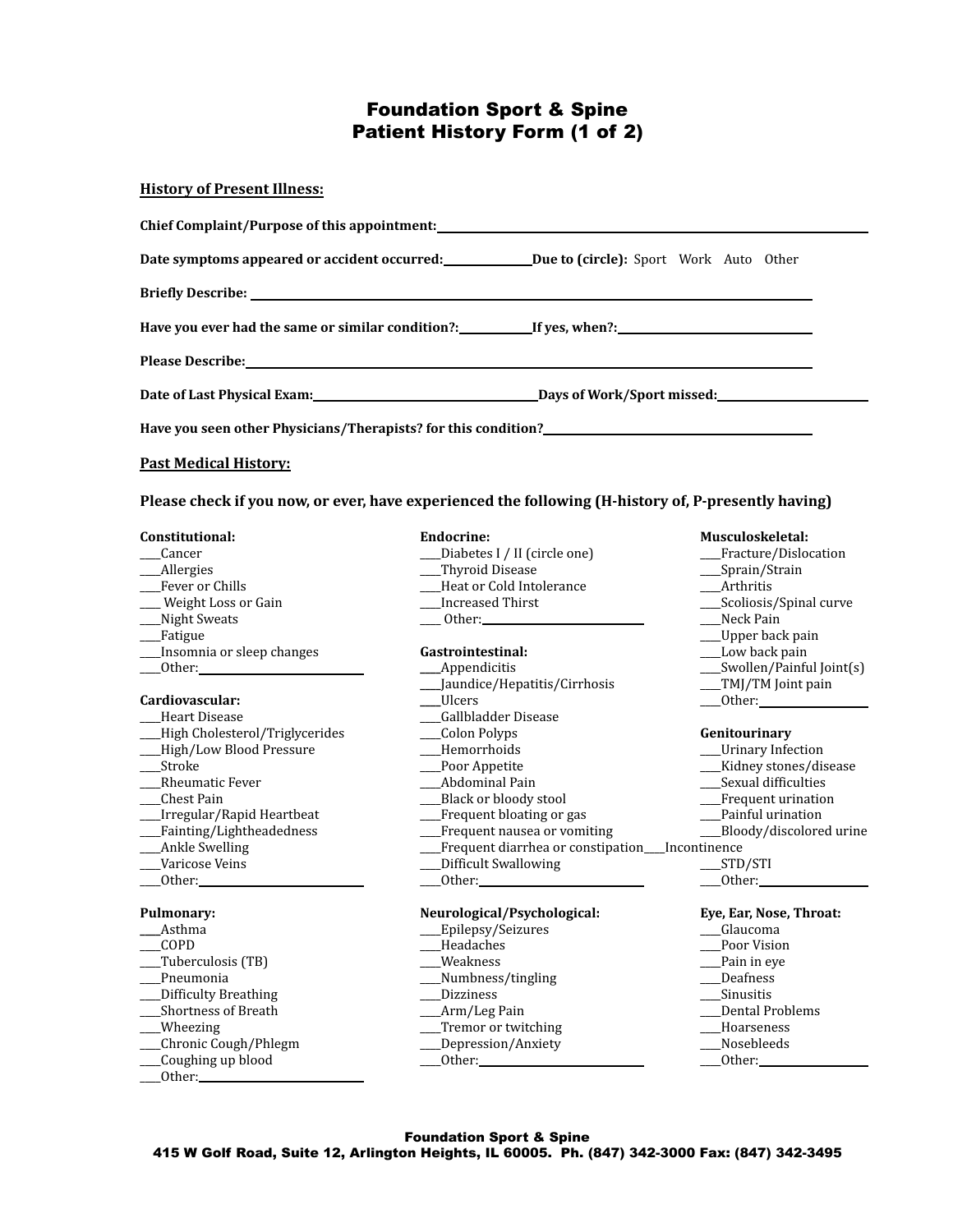### **PATIENT INITIALS: DATE:**

# Foundation Sport & Spine Patient History Form (2 of 2)

### **Past Medical History (continued):**

**Please check if you now, or ever, have experienced the following (H-history of, P-presently having)**

| Blood/Lymph:                 | <b>Male Specific:</b>                                                                                                                                                                                                          | <b>FAMILY HISTORY:</b>   |
|------------------------------|--------------------------------------------------------------------------------------------------------------------------------------------------------------------------------------------------------------------------------|--------------------------|
| Anemia                       | Prostate Disease                                                                                                                                                                                                               | Cancer                   |
| Bleeding Disorder            | Testicular Pain or swelling                                                                                                                                                                                                    | If yes, type and whom?   |
| Enlarged/Swollen lymph nodes | Impotence/Erectile Dysfunction                                                                                                                                                                                                 |                          |
|                              | Difficulty Urinating                                                                                                                                                                                                           | Stroke                   |
|                              | ____Urgency                                                                                                                                                                                                                    | - High blood pressure    |
| Skin:                        | Weak/abnormal stream_                                                                                                                                                                                                          | Heart disease            |
| Changing mole/skin tag       | Other: the contract of the contract of the contract of the contract of the contract of the contract of the contract of the contract of the contract of the contract of the contract of the contract of the contract of the con | Diabetes I / II (circle) |
| Concern about skin lesion    |                                                                                                                                                                                                                                | __Thyroid Disease        |
| Itching or rash              | <b>Female Specific:</b>                                                                                                                                                                                                        | __Kidney Disease         |
| Pressure ulcers              | Date last normal menstrual period began:                                                                                                                                                                                       | __Neurological Disease   |
| Fungal infection             |                                                                                                                                                                                                                                | _Psychiatric Disease     |
|                              | Live Births                                                                                                                                                                                                                    |                          |
|                              | C-Sections?                                                                                                                                                                                                                    |                          |
| <b>Childhood Diseases:</b>   | Tearing/Episiotomy?                                                                                                                                                                                                            |                          |
| Measles                      | Painful periods                                                                                                                                                                                                                | <b>SCAR HISTORY:</b>     |
| Mumps                        | __Irregular or heavy periods                                                                                                                                                                                                   |                          |
| Chicken Pox                  | Breast Pain/palpable lump                                                                                                                                                                                                      |                          |
| <b>Rheumatic Fever</b>       | Hot flashes                                                                                                                                                                                                                    |                          |
| <b>Other</b>                 | Other: the contract of the contract of the contract of the contract of the contract of the contract of the contract of the contract of the contract of the contract of the contract of the contract of the contract of the con |                          |
|                              |                                                                                                                                                                                                                                |                          |
|                              | Please list any history of trauma, injuries, major illnesses, intubation, auto accidents or surgeries:                                                                                                                         |                          |

**Have you been treated by a physician in the past year? If yes, for what?**

**Have you ever been treated by a chiropractor? (list experience)**

**What medications are you currently taking?**

**What vitamins/supplements are you currently taking?**

**Do you have any allergies?**

#### **Social History:**

| Do you drink alcoholic beverages? | If so, how many per week? |
|-----------------------------------|---------------------------|
|                                   |                           |

Do you/did you use smoke or tobacco products?<br>If so, how much?

Do you exercise? Please describe: Describe your dietary habits: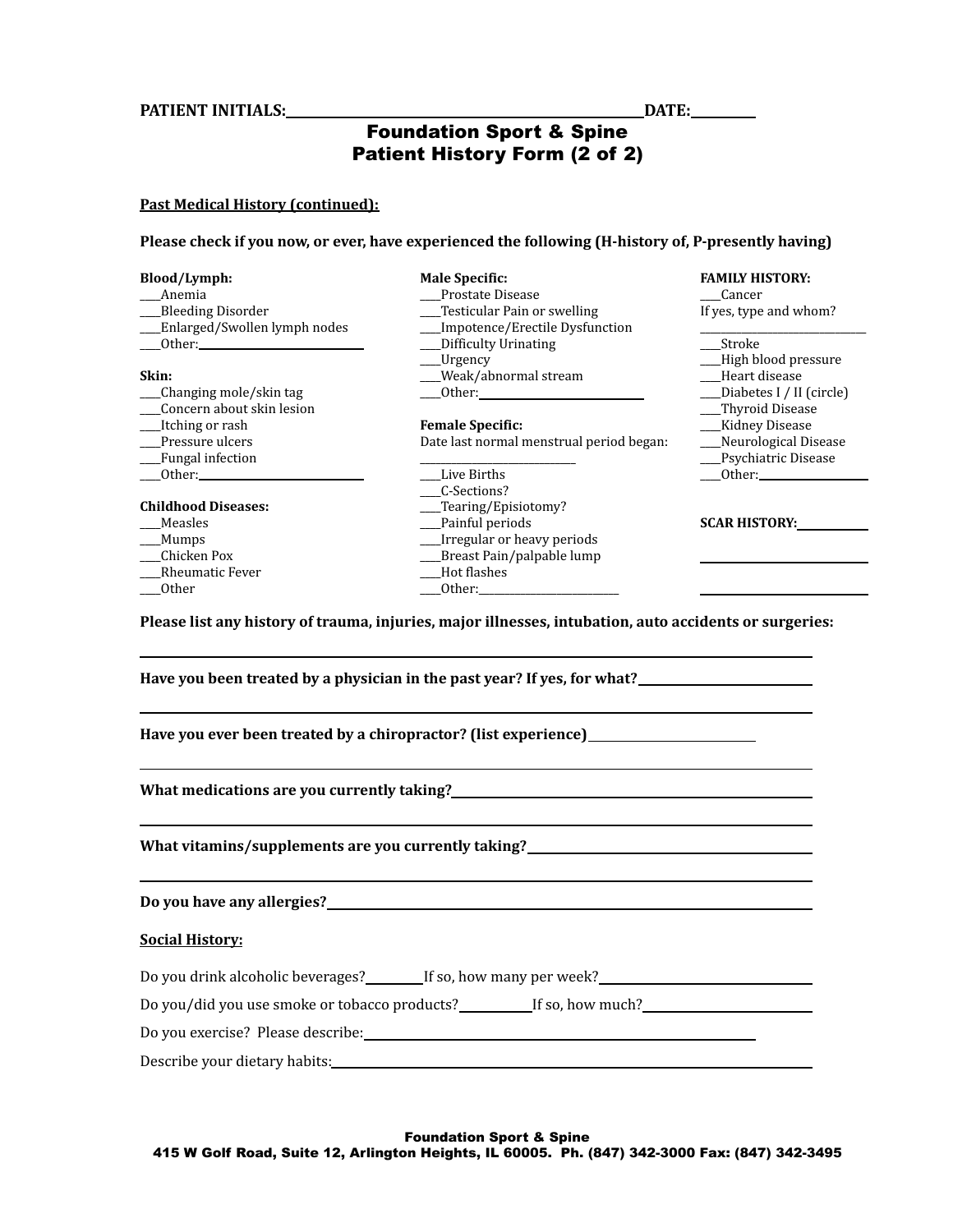## Foundation Sport & Spine Chiropractic Informed Consent Form (1 of 2)

**Chiropractic Care:** The practice of chiropractic medicine utilizes many standard examination and testing procedures that are common among the medical field, such as physical examination, orthopedic, neurological testing, palpation, soft tissue correction, and rehabilitative procedures. What sets chiropractic healthcare apart is that it seeks to restore health through natural means without the use of medicine or surgery. Chiropractic care seeks to remove offensive stresses (subluxations) to the nervous system and thereby allow the body to use its own inherent recuperative powers to heal itself.

The goal of the chiropractic care in our clinic is to find and address the offending tissues or any functional articular lesion (sometimes known as a vertebral subluxation). As those are corrected, we then seek to find the faulty muscle and movement patterns, help the body reprogram and reinforce proper movement patterns, and then to add stability, strength, and power to the whole system. Overall, the success of this process of healing and re-injury prevention depends on the patient's environment, underlying causes, physical, and spinal condition. Because of this complexity, no doctor can promise specific results within a given time frame.

**Diagnosis:** Doctors of Chiropractic medicine are highly trained in diagnosis in general, and chiropractic diagnosis in particular. However, they are not internal medicine specialists. Every patient should be aware and mindful of his or her own symptoms, and should seek out other opinions if he or she has any concern as to the nature of his or her total condition. You should always let your chiropractor know of these concerns also, so they may express an opinion as to whether or not you should seek out other medical care, and may even be able to recommend and refer you to another physician/specialist. Still, it is your responsibility to make the final decision.

**Treatment/Therapy:** The primary therapy used in chiropractic treatment will likely be spinal manipulative therapy or adjustments. Adjustments are usually performed by hand, but are sometimes performed using hand-guided instruments. A chiropractic adjustment is a quick, short, and precise movement applied to a specific point of contact on a joint to create motion where it is lacking, thereby addressing and correcting the osteo-ligamentous portion of the VSC, and restoring proper joint function. The adjustment may or may not create an audible "pop" or "click," similar to the sensation experienced when you "crack" your knuckles. You will also likely experience a sense of movement, relief, or a "weight coming off" in the area(s) adjusted. It will rock your world.

**Probability and Nature of Inherent Risks of Chiropractic Adjustment and Treatment:** As with any health care procedure, there are certain complications that may arise during chiropractic manipulative therapy. Chiropractic adjustments are usually beneficial and rarely cause a problem. Complications, though rare, include but are not limited to fractures, disc injuries, dislocations, cervical cord compression (myelopathy), or separations. Occasionally, after manipulation and therapy, you may experience muscle strain, new or increased radicular tingling, numbness or pain. It is not uncommon for you to experience soreness or stiffness following the first few days of treatment. Some types of manipulation to the neck (cervical spine adjusting) have been associated with injuries to arteries in the neck, or other causes leading or contributing to rare but serious complications including stroke, paralysis, or neurological dysfunction.

The relationship between cervical manipulation and strokes is the subject of tremendous disagreement among the medical community. However, the incidence of strokes is extremely rare, and it is estimated that they occur between one in one million and one in five million cervical adjustments. Some types of manipulation to the low back (lumbar spine adjusting) have been associated with injuries to the distal end of the spinal cord, or other causes leading or contributing to a rare but serious complication that if not addressed as a surgical emergency, could lead to prolonged or permanent loss of bowel and bladder function, and a saddle-like numbness/tingling/pain. It is your responsibility to report any of these rare symptoms to your chiropractic physician immediately, so that immediate action may be taken to prevent long-term complications.

**Availability and Nature of Other Treatment Options:** Other treatments for your condition may include self-administered, over-the-counter analgesics and rest; medical care and prescription drugs (such as muscle relaxers and anti-inflammatory/pain-killers), hospitalization, and/or surgery. If you choose any of the other treatment options for your condition, you should be aware that there are risks and benefits of such options and you should discuss those with your primary medical physician, should you pursue any of those treatment methods.

### Foundation Sport & Spine 415 W Golf Road, Suite 12, Arlington Heights, IL 60005. Ph. (847) 342-3000 Fax: (847) 342-3495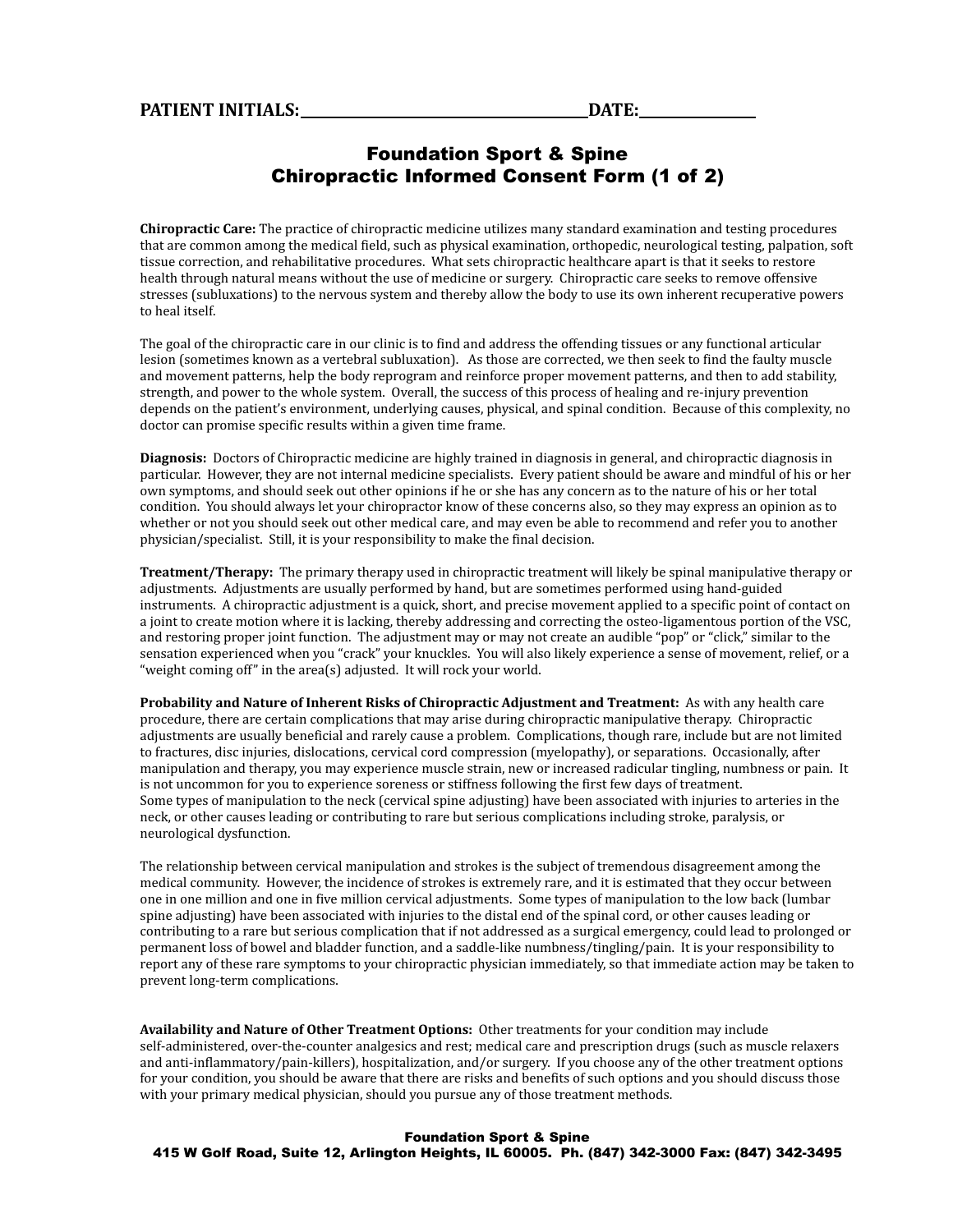**Risks and Dangers of Remaining Untreated:** If you choose to remain untreated, that decision may result in persistent pain, increasing pain, increased loss of function, formation of further adhesions in joints, between muscles and muscles, between nerves and muscles, or even organ dysfunction to which said nerves communicate with. The sum of any or all of these potential results of remaining untreated may contribute to a pain reaction, which may further reduce your mobility and may cause a worsening of your condition. Additionally, if you decide to remain untreated, this may complicate or make future treatment difficult and less effective, the longer treatment is postponed.

### **DO NOT SIGN BELOW UNTIL YOU HAVE READ AND UNDERSTAND THE ABOVE STATEMENTS. PLEASE CHECK THE APPROPRIATE BOX AND SIGN BELOW.**

I have read [ ] or have had read to me [ ] the above explanation of chiropractic adjustments and **the related treatments. I have discussed options, goals, and risks of various treatment options, and alternative treatment options with Dr. Porcher, and have had my questions answered to my satisfaction. By signing below I state that it is in my best interest to undergo the treatment recommended. I have been informed of the benefits, risks, and alternatives, and I hereby give my consent to chiropractic treatment.**

**Patient's Name (please print) Doctor's Name**

**Patient's** Signature **Doctor's** Signature

**Signature of Parent/Guardian (if patient Date is under 18 years of age)**

**Date**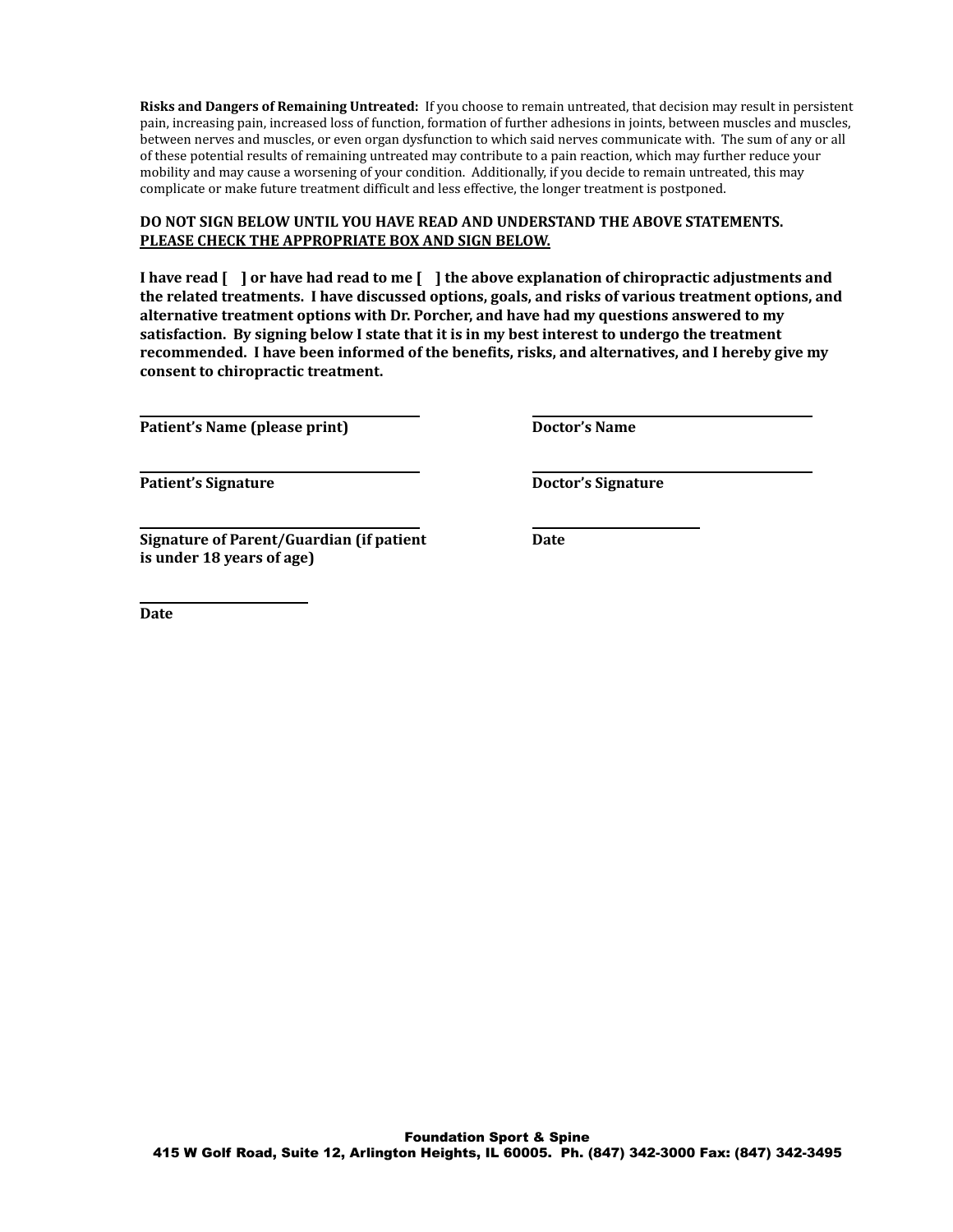# Foundation Sport & Spine Consent for Purposes of HIPAA (privacy and your personal information)

I, (print name) consent to Foundation Sport & Spine, Ltd.'s ("the Practice's") use and disclosure of my Protected Health Information for the purpose of providing treatment to me, for purposes relating to the payment of services rendered to me, and for the Practice's general healthcare operations purposes. Healthcare operations purposes shall include, but are not limited to, quality assessment activities, credentialing, business management and other general operation activities. I understand that the Practice's diagnosis or treatment of me may be conditioned upon my consent as evidenced by my signature on this document.

For purposes of this Consent, "Protected Health Information" means any information, including my demographic information, created or received by the Practice, that relates to my past, present, or future physical or mental health or condition; the provision of health care to me; or the past, present, or future payment for the provision of health care services to me; and that either identifies me or from which there is a reasonable basis to believe the information can be used to identify me.

I understand that I have the right to request a restriction on the use and the disclosure of my Protected Health Information for the purposes of treatment, payment, or healthcare operations of the Practice, but the Practice is not required to agree to these restrictions. However, if the Practice agrees to a restriction that I request, the restriction is binding on the Practice.

I understand that I have a right to review the Practice's Notice of Privacy Practices prior to signing this document. The Notice of Privacy Practices describes my rights and the Practice's duties regarding the types of uses and disclosures of my Protected Health Information.

I have the right to revoke this consent, in writing, at any time, except to the extent that the Physician or the Practice has acted in reliance on this consent.

Signature of Patient/Personal Representative Date

Name of Patient/Personal Representative Description of Personal Rep.'s Authority

Patient or Responsible Party Name: